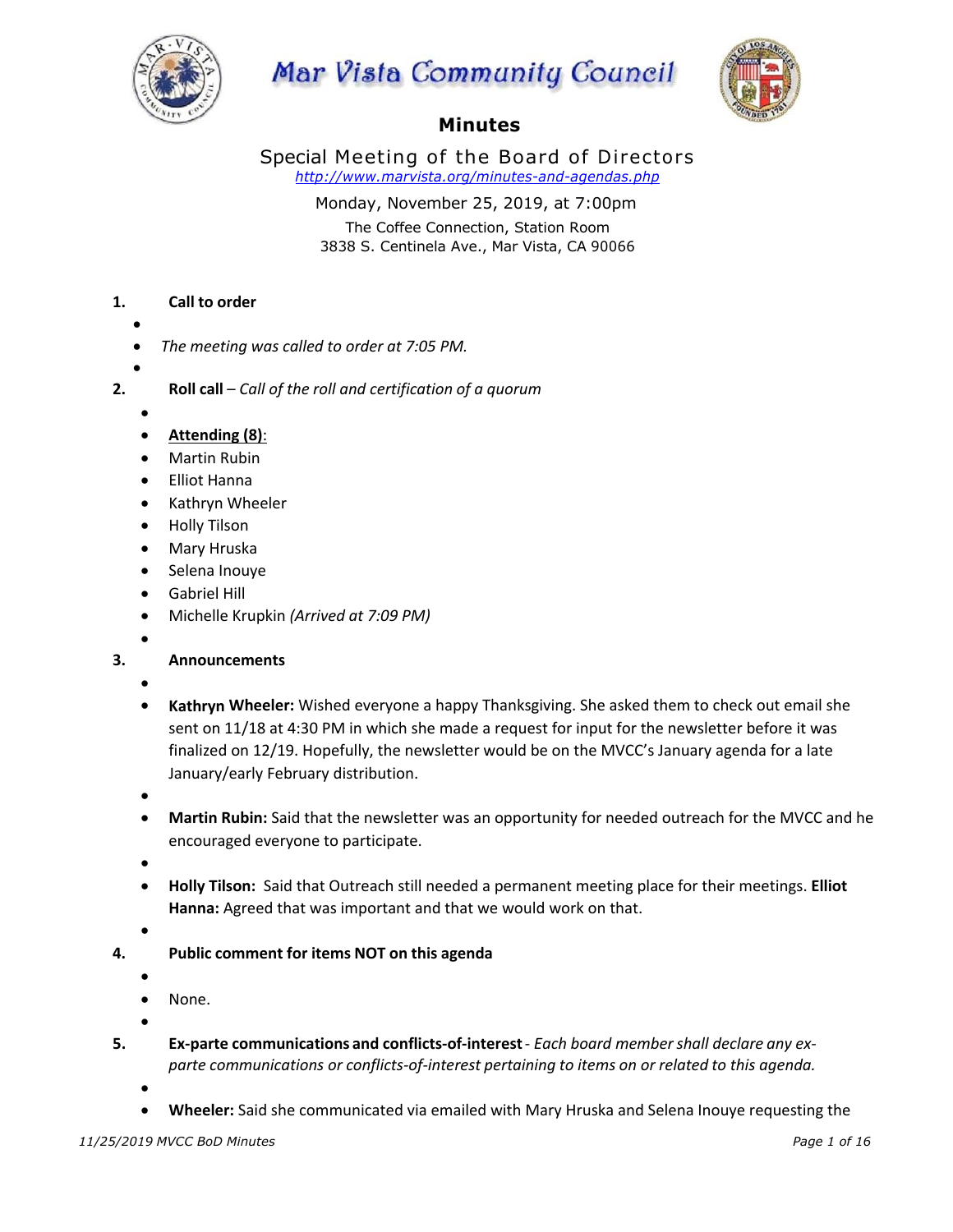survey information, input and design. Also, via email she affirmed with Michelle Krupkin that there was not enough time for the survey to be done door to door; Rubin was CC'd on those emails. She talked with Holly Tilson via phone to refresh her memory on how the printer is paid.

- •
- **Mary Hruska:** Said she spoke with Wheeler, Inouye and Tilson about the surveys.
- •
- **Hanna**: Said he had discussions with Tilson about agenda item 7.1.
- •
- **Selena Inouye:** Said she spoke with Tilson regarding funding matters.
- •

•

- **Tilson:** Said she spoke with everyone regarding funding matters.
- 

#### **6. Adoption of the agenda**

- •
- **Wheeler:** Objected to the order of the agenda. She said that 10.2, the actual physical survey, needed to be before any discussion of the surveys or adoption of them because the questions were going to change.
- •
- **Inouye:** Objected to Wheeler's motion. She said she would like to hear the items on the survey first before they moved on to the survey itself.
- •
- **Wheeler:** Said, to clarify, the reason she made the motion was there was some difficulty with people understanding what actually could be on the printed survey – the questions, the size of paper and the costs. She thought it was important to understand what the limits were before they are approved the survey questions.
- •
- *Michelle Krupkin arrived at the meeting at 7:09 PM.*
- •
- **Hanna:** Said that nothing would happen with the survey without money. And the Consent item was about money and not necessarily the content of the survey questions.
- •
- **Hill:** Said, regarding the overall adoption of the agenda, that he would like to move to table item 9.7. **Hanna:** Said he could move to table it when they reached that item.
- •
- *Wheeler moved to hear 10.2 before the Consent Calendar. Rubin seconded.*
- •
- **Board Comment:**
- •
- **Inouye:** Said she wanted to get the surveys approved first before they talked about printing them.
- •
- **Wheeler:** Said there would be limited space and the problem was people imagined they could get more on a page than not. So she would like to have an example of what it could look like before, so they could determine what questions are important enough to be on it.
- •
- VOTE to move item 10.2 in front of the Consent Calendar:
- •
- Yes: Wheeler, Rubin, Hill, Tilson. (4)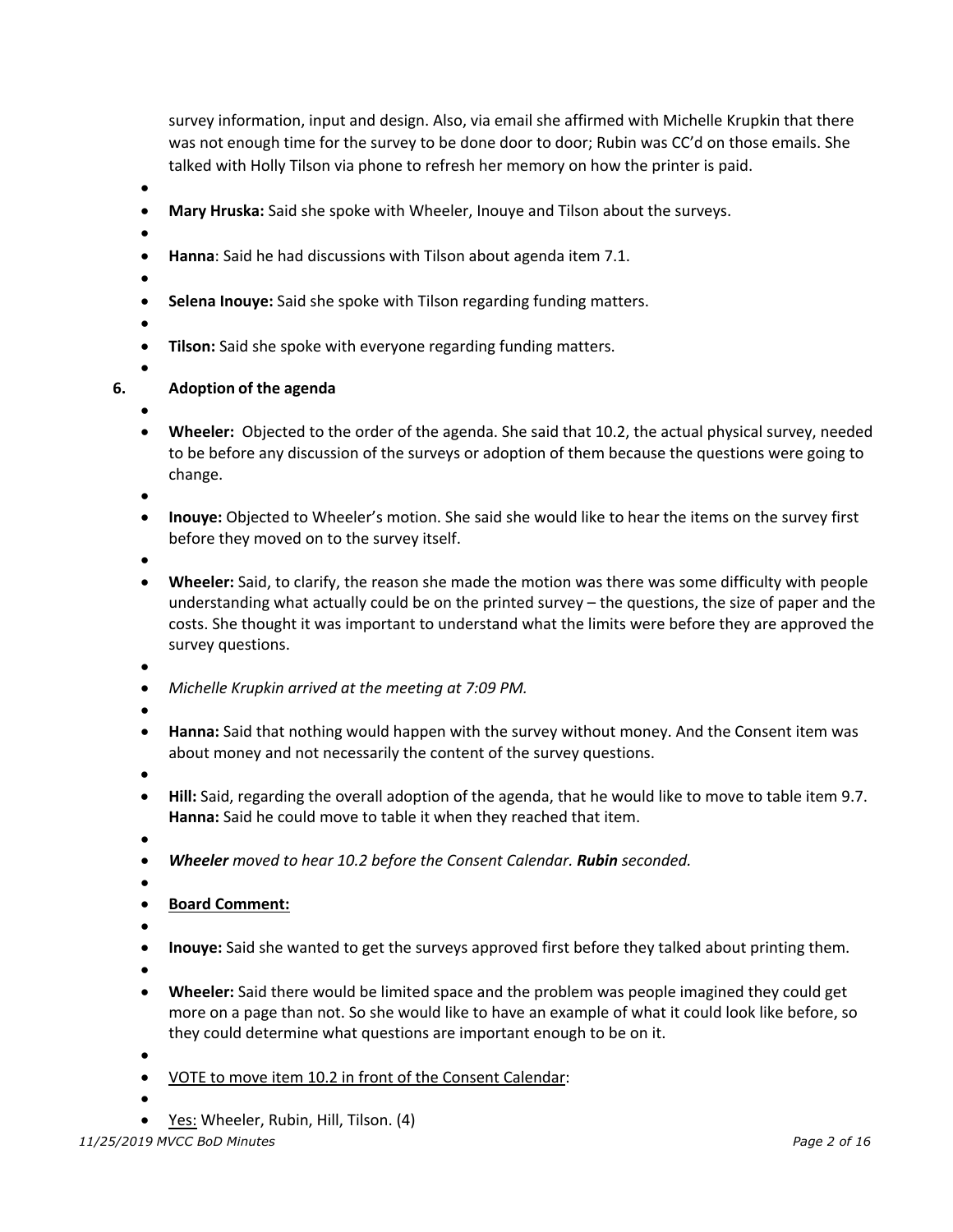- •
- No: Inouye, Krupkin (2)
- •
- Abstain: Hanna, Hruska (2)
- •
- *The motion to move item 10.2 before the Consent Calendar was approved.*
- • *Without objection agenda as amended was adopted.*
- •

•

• *NOTE: For document structural purposes, the items have been left in their original agenda order. After 10.2 was heard, the board returned to the original order of the agenda.* 

- **7. Consent Calendar** The Consent Calendar is reserved for items deemed to be routine and noncontroversial. Any board member may pull an item or items for further discussion.
	- *Wheeler pulled item 7.2.*

•

• **Hanna:** Said that Ken Frese put 7.1 on the agenda. The city told Frese it was \$192 for overtime and he paid that amount out of his own pocket. So this motion would pay the Park that amount and the park would reimburse Frese.

- *Rubin moved to approve the remaining items on the Consent Calendar. Wheeler seconded.*
- •
- *The remaining Consent Calendar items were unanimously approved.*
- - **7.1 [FUNDING][EACC] Appropriation for Emergency Preparedness Event** – *Possible action and discussion regarding an appropriation in the amount of \$192.00 to the L.A. City Department of Recreation and Parks cover staffing costs for a Disaster Survival Seminar held at the Mar Vista Recreation Center on September 15, 2019.*
	- **7.2 [FUNDING][HRUSKA] Funding for a Community Survey** *Discussion and possible action regarding an expenditure, not to exceed \$6,000 for printing, distribution and other costs associated with a Community Survey regarding the update to the Palms-Mar Vista-Del Rey Community Plan. Said survey will complement an online version. Distribution and processing of results to be completed, per Dept of City Planning timeline, by Dec 31, 2019.*
		- •
		- **Board Comment:**
		- •
		- **Wheeler:** Said her job as Outreach chair was to help facilitate what Committees want her to do. But she also has to be an at-large director and find out what the stakeholders want her to do. The amount does not have to be \$6,000, it can be less. But, the problem with the language is that it has to be in by 12/31. That is not a lot of time to get out the word out to anyone. The email blast has roughly 2,500 people, but they have 40,000 stakeholders; 26,000 households and apartments. So, 18-20% of the annual budget would pay for a very minimal amount of exposure for the surveys. So, she was hoping to decrease the document to a single sheet of paper that could be printed for under \$750. And the distributers could get it out into the community for around \$2,300.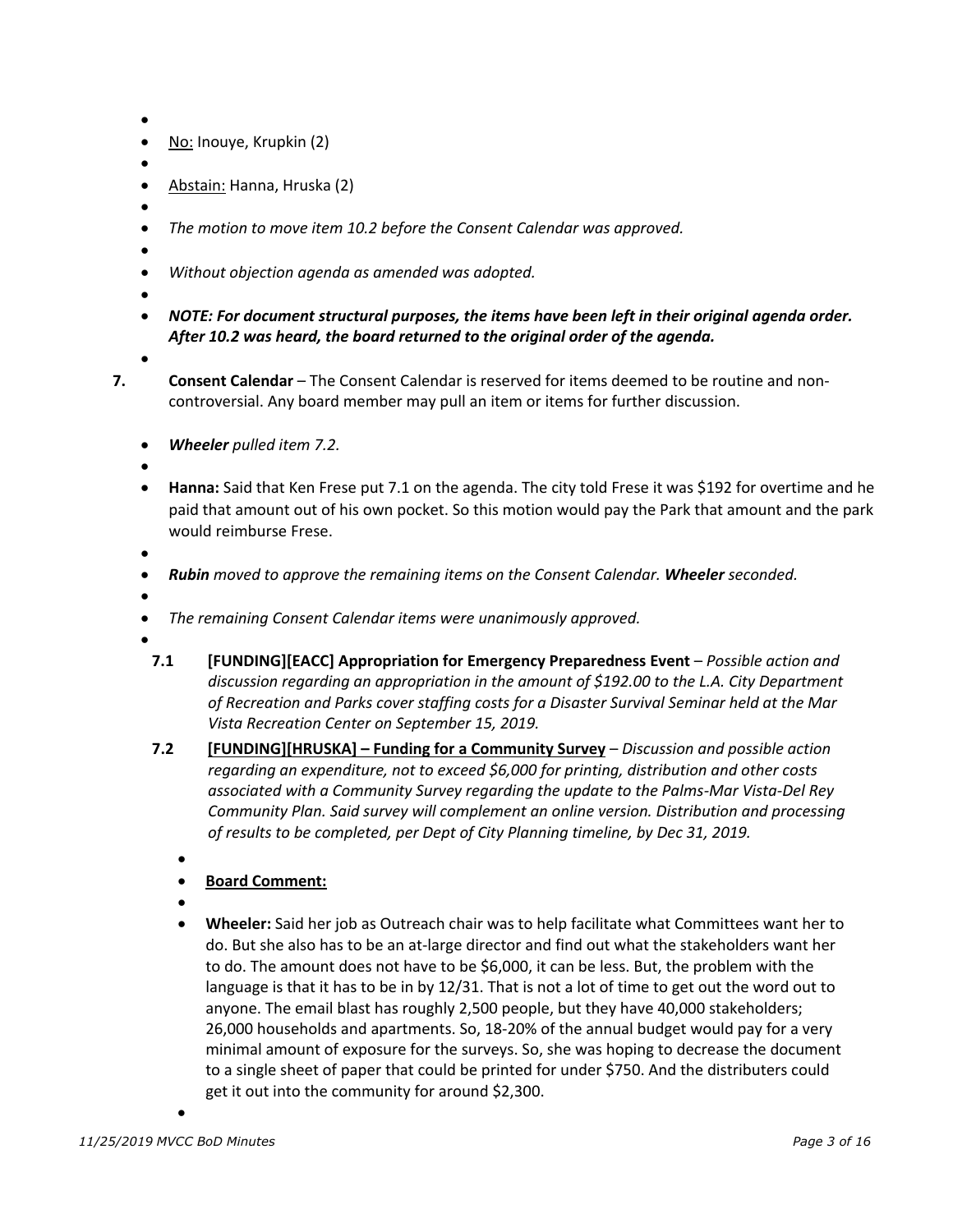- *Wheeler moved to amend the amount to \$3,000. Hill seconded.*
- •
- **Board Discussion on Amendment:**
- •
- **Hill:** Asked how the distributer would get the documents to those who live in apartments. **Wheeler:** Said the distributer was very good about getting into apartment buildings. He knocks on doors and has been doing this for a long time. Some apartment you just cannot get into but he did a really good job with the election newsletter for example and the election turnout was roughly three times what it normally is.
- •
- *Wheeler moved to increase the amount to \$4,000. Hruska seconded.*
- •
- **Krupkin:** Asked if they had quotes for this amount. **Wheeler:** Said yes, she had three quotes for one-sheet documents.
- •
- *Without objection the amount was amended to \$4,000*
- - **Board Comment on Main Motion as Amended:**
- •
- **Tilson:** Said she thought they had decided that physical distribution of a survey or a flyer would not be effective with the timeframe they had. It seemed like a lot of money for something they all thought they would not get any return on.
- •
- **Hruska:** Said they could not do anything about the timeline because that is what DCP had imposed on them. But, the alternative was to do nothing. But, since this would be a flyer directing stakeholders to the online survey, they would not need to wait for the survey to be returned via mail. The input document needs to be written by the January 14th board meeting, so the survey return deadline could be pushed back from 12/31, which could make it more effective.
- •
- **Wheeler:** Said that every word in the survey had to be approved by the board, which the survey would not be approved until the next meeting on 12/10. And the city needs to approve it. So, the flyers would not be distributed until around 12/22.
- •
- *Rubin moved to send the motion back to the Community Plan Sub-Committee. Wheeler seconded.*
- •
- *Without objection the motion was sent back to the Community Plan Sub-Committee.*

- **8. Excluded Consent Items** *Discussion and further action on items excluded from the Consent Calendar.*
- **9. Unfinished Business and General Orders**
	- **9**.**1 [POLICY][T&I] Rose Ave. Sidewalk Installation in Zone 6** *Discussion and possible amendment to a previously-passed motion regarding the installation of a sidewalk on the*  South side of Rose Ave. between S. Centinela Ave. and Colonial Ave. in Zone 6. Amendment: *The MVCC also supports CD11 using WLA TIMP funds for this project.*
		- •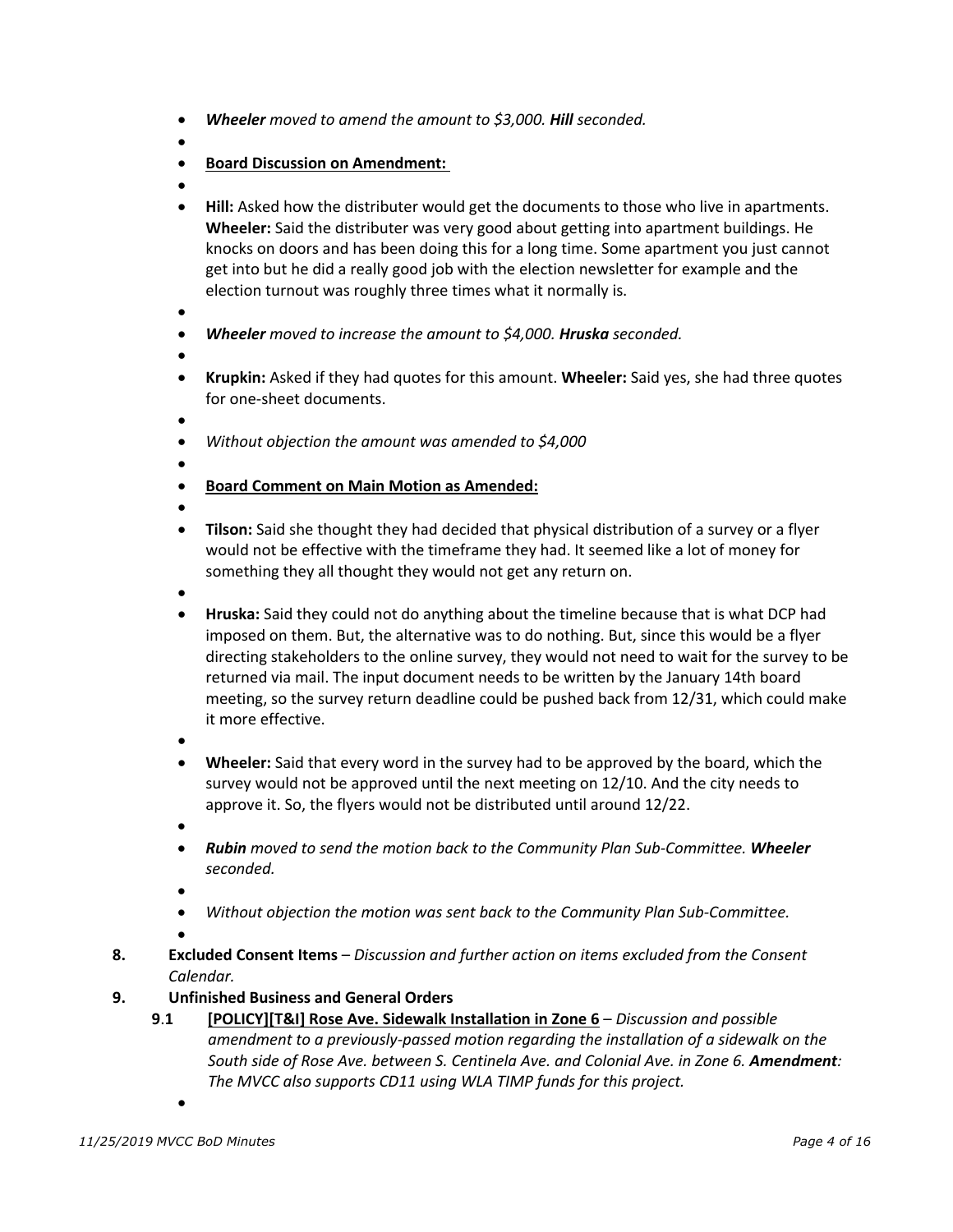- **Inouye**: Said this item was passed in last meeting
- •
- *Wheeler moved to postpone the motion. Inouye seconded.*
- - *Without objection the motion was postponed.*
- •
- **9**.**2 [FUNDING][OUTREACH] Outreach Door Hangars** *Discussion and possible action regarding an expenditure - not to exceed \$1,000 - for the designing, printing, and distributing of Outreach Door Hangers.*
	- •
	- **Wheeler:** Said the motion had been sent back to Outreach and they had made changes based on suggestions from Rob Kadota and Stacy Shure and a few others.
	- •
	- **Public Comment:**
	- •
	- **Ashley Zeldin:** Suggested changing the language from "the MVCC is inviting you" to "the MVCC invites you".
	- •
	- **Board Comment:**
	- •
	- *Wheeler moved to approve the item. Hruska seconded.*
	- •
	- **Hill:** Said he was not opposed to the door hangers, but that he would prefer that the hangers apply to all committees, instead of just PLUM. **Tilson:** Said that PLUM had requested these door hangers. **Hanna:** Said they could use door hangers for other committees as well.
	- **Wheeler:** Said Outreach would be happy to do this for other committees, they just need to reach out to her. PLUM specifically requested these particular door hangers.
	- •
	- *Wheeler moved to amend the language to from "Is inviting you" to "invites you". Tilson seconded.*
	- •
	- *Without objection the language was amended.*
	- •
	- **Inouye:** Asked if there was a sample of a back half of that hanger that they could see. **Wheeler:** Said that the back half was space for an Avery label that could be applied with pertinent information such as to the construction schedule or times of PLUM meetings. It is less expensive to order a bundle of generic hangers that they can then apply the Avery labels to. **Inouye:** Said she was not sure if that fit with the feedback Outreach got at the last meeting. She asked if there was an Avery label that fit the size of the back half. **Wheeler:** Said there was a label that would fit on the back and it was one of the suggestions they had received. **Tilson:** Said Rob Kadota had talked about lines for hand written information. **Wheeler:** Said Avery labels were part of the budget.
	- •
	- **Hill:** Said that part of the feedback had been including other languages on the door hangers. He asked if there were any plans to print the hangers in other languages. **Wheeler:** Said that they were currently just in English and they would need a motion to include the information in other languages. **Hill:** Said that Spanish should be considered in particular, as there was a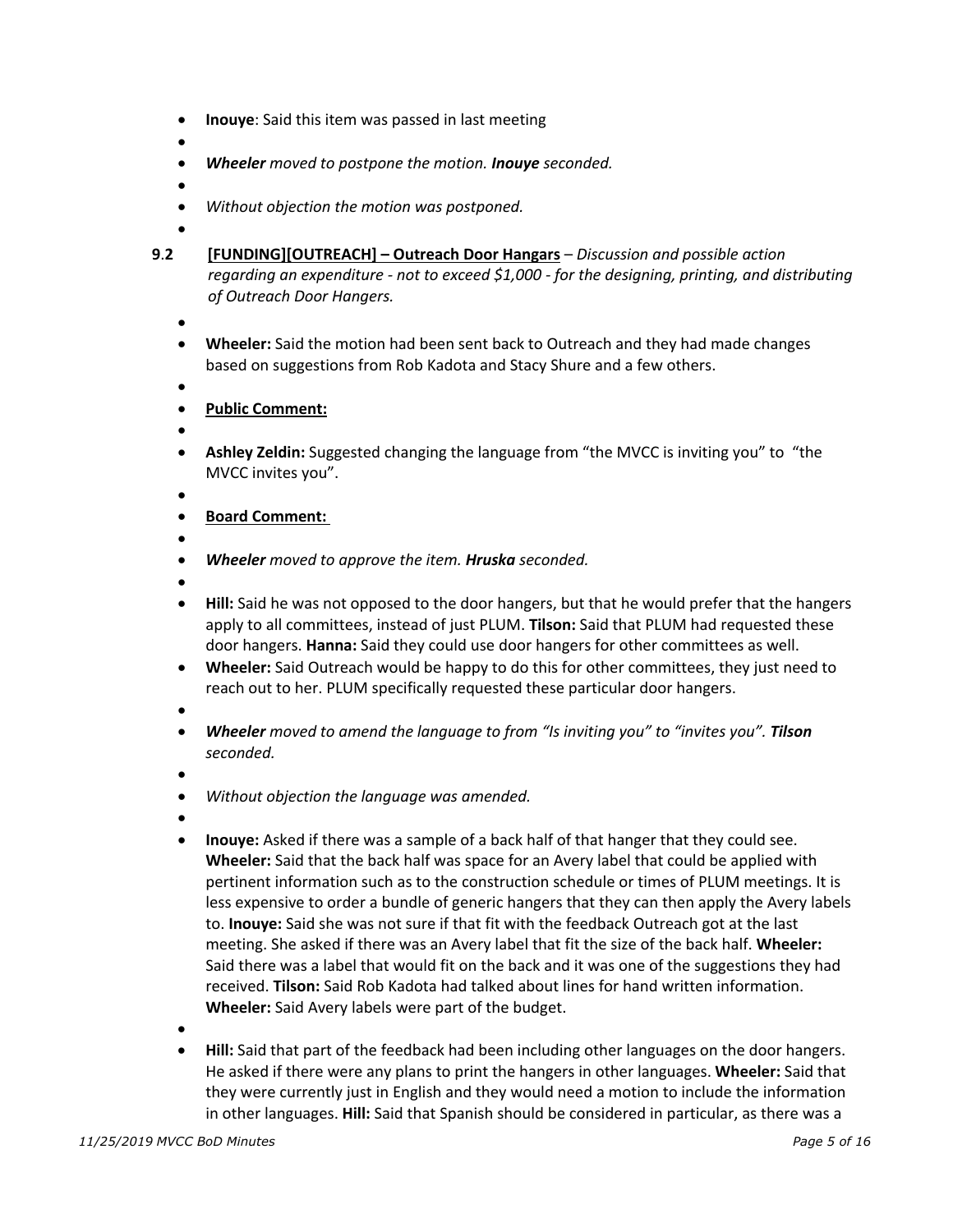large Spanish speaking population in Mar Vista. **Wheeler:** Suggested printing Spanish on the Avery labels. But, they had not budgeted to print twice the number of hangers – one in Spanish, on in English. **Hill:** Asked if they could print half of the hangers in Spanish and half in English. **Wheeler:** Said all the hangers had to be the same design to order this amount for the quoted cheap price. But they could print the Avery Labels in Spanish.

•

• **Tilson:** Said is there was a large development going into a predominately Spanish-speaking neighborhood then Shure and PLUM would know and would make sure the labels were in Spanish.

•

• **Krupkin:** Point of Clarification – she asked if the \$1,000 was for this fiscal year for one printing. **Hanna:** Said yes, it was \$1,000 from this fiscal year.

•

• *Without objection the motion as amended was approved.* 

•

**9**.**3 [ADMINISTRATIVE][INOUYE] – Neighborhood Council Policies and Procedures Manual** – *Discussion and possible action regarding a request to the Department of Neighborhood Empowerment and the Board of Neighborhood Commissioners to provide a Neighborhood Council Policies and Procedures manual to all Los Angeles Neighborhood Councils.*

•

- **Inouye:** Said this motion arose out of a conversation at the last ExFin meeting where it was determined that there is not a Policies and Procedures manual for Neighborhood Councils. She put a motion together to make request to DONE to provide a manual.
- •
- **Public Comment:**
- •
- **Ashley Zeldin:** Said that this was a great idea. She asked if DONE already had a NC manual. **Tilson:** Said at that at the Congress of Neighborhoods they distributed some hand outs that looked like they came out of a manual. So, that is where the idea for this request came from. **Hanna:** Said the honest answer was that they did not know. **Zeldin:** Asked if the MVCC and other NCs could collaborate on creating a manual. **Hanna:** Said it would have to be a separate motion, but he did not see why they could not do that.

•

- *Rubin moved to approve the motion. Hruska seconded.*
- •
- **Board Comment:**
- •
- **Krupkin:** Said she seconded Ashley Zeldin's comment and agreed that it would be nice to have a simple letter to send to DONE about this. They have asked what training material exists quite a few times.

- *Without objection the motion was approved.*
- •
- **Inouye:** Volunteered to start writing the letter.
- **9**.**4 [POLICY][PLUM][COMMUNITY PLAN] Co-Living Arrangements** *Discussion and possible action regarding suggested requirements for co-living projects in Mar Vista.*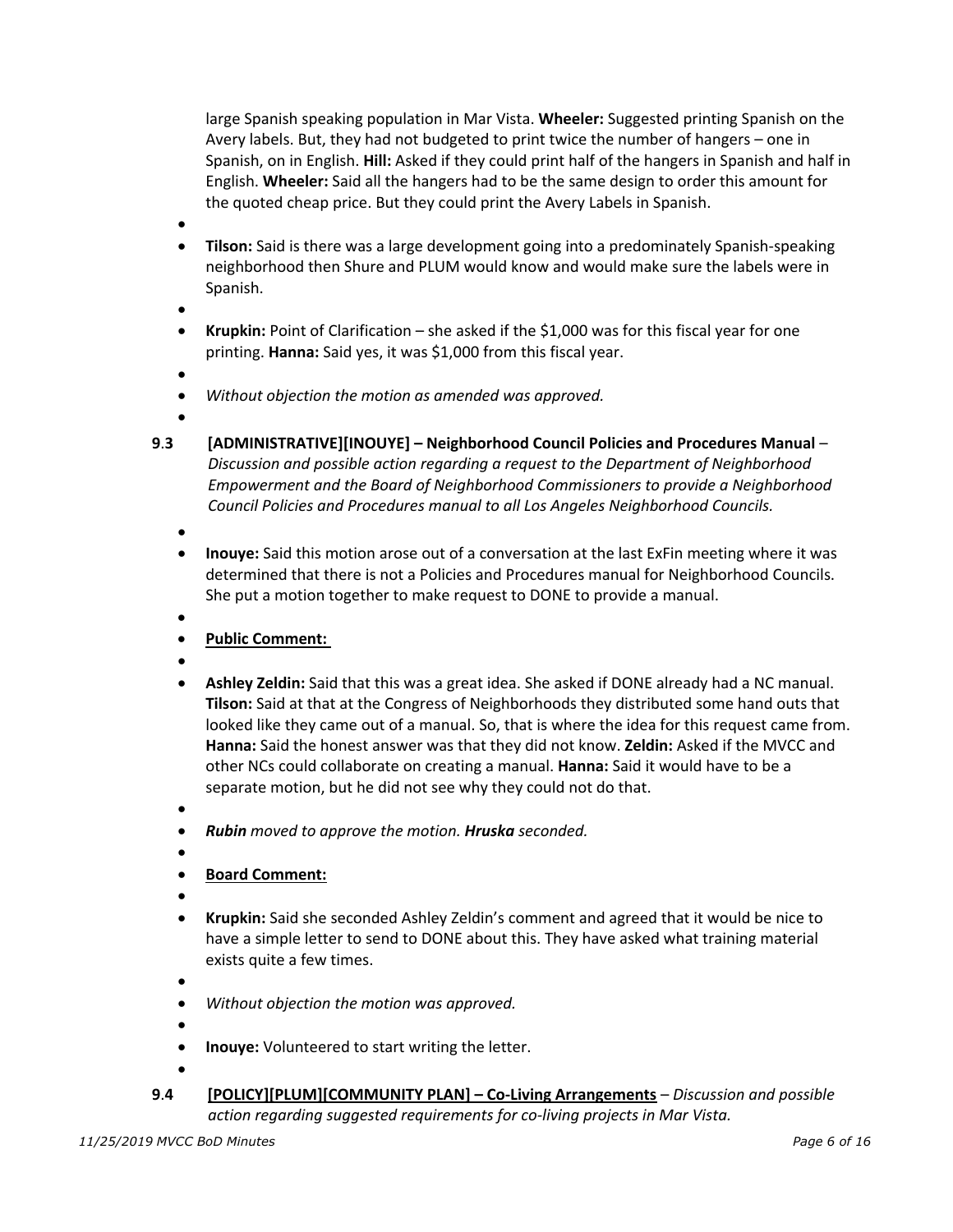- •
- **Hruska:** Said there was material about this item on pages 6-7 of the packet. They had talked about this a bit in Community Planning. This is is a new type of project that is popping up everywhere – it is neither an apartment nor a dorm. It is somewhere in between. On one hand, it offers offers unique financial option between affordable units and market rate units. They have private bedrooms and bathrooms that share common areas, such as a kitchen, living space and wifi. Some have themes, so there is a whole spectrum of these new places. They are not SROs but they share some qualities, but they are not affordable housing. The turnover rate for the units is less than 6 months. The motion requests that the department of City Planning defines and regulates this unique type of housing. Currently this type of housing can go into in any multi-family zoned property. They are cheaper to build because you are building one kitchen for up to 10 bedrooms. They could offer a niche that could be great for some people. On the other hand, they are specifically targeted at young professionals that do not stay long. They are not family places, but Mar Vista tends to be family neighborhood. It was asked how dense do we, the community, want these co-living places to be? Such places might displace families. At the Community Planning meeting they came up with suggestions about parking, density, on-site managers, size of units, and how the units should adhere to the open space requirements that already exist. And they want the units to be exempt from density bonus, because they already are a density bonus.
- •

#### • **Public Comment:**

- •
- **Ashley Zeldin:** Asked if other NCs supported the same restrictions that the MVCC was proposing. And she was curious if DCP had an enforcement system to regulate housing.
- •
- *Wheeler moved to approve the motion. Rubin seconded.*
- •
- **Board Comment:**
- •
- **Inouye**: Said there is currently a project called "Living the CO" on McLaughlin Avenue between Washington place and Washington Boulevard. It is set up as 2-bedroom apartments with five people in each bedroom and some communal spaces, one of which is on the roof. Parking is an additional charge. From what she saw there was not enough parking to accommodate the number of people in the building. The question has already been raised about how this will affect street parking in the area. Also, the project is not near transit so there is a question about how it was approved. She lives in the neighborhood and she knew that this project replaces an older building, so she was not sure what happened with the Ellis Act and RSOs when the project went in. There was no notification to neighborhood that this would be a co-living space. **Hruska:** Said that was why they needed regulation.
- •
- **Krupkin:** Said that as zone director, she had not gotten any notifications about the co-living nature of this project either. She suggested adding a provision into the motion banning short term rentals. They do not want housing that is designed for Airbnb, that sneaks a hotel into a residential zone. She said she was concerned about the number of bathrooms – one bathroom for 10 people was not sustainable in terms of infrastructure.
- •
- **Hruska:** Said that only one bathroom for 10 people was not allowed under current regulations. She referred to codes she had listed on page 8 of the agenda packet. But,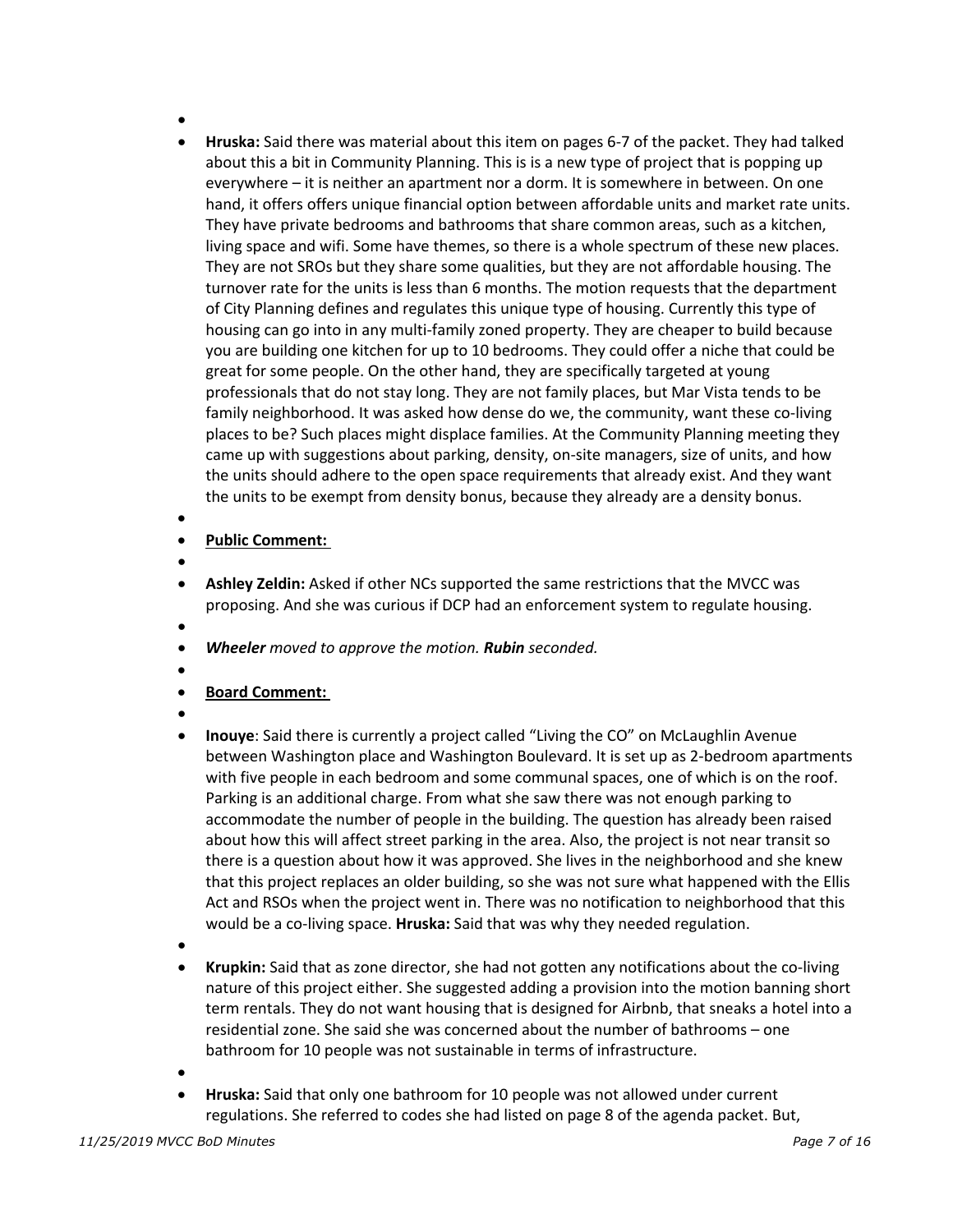because there are no specific regulations for co-living spaces this project was a "by-right" project and did not required discretionary approval.

- •
- **Krupkin:** Referred to the term "transient" as defined on page 9 of the agenda packet and said that was her major concern. They prefer to have people moving to Mar Vista that want long-term leases, which would result in people who want to invest in community.
- •
- **Hanna:** Asked when the second input document was due. **Hruska:** Said she hoped to get it on to the January Board agenda to be approved and then submitted to DCP as soon as possible. **Hanna:** asked if they needed to vote on it tonight or if they had time to send it back to be amended. **Hruska:** Said they could send it back.
- •
- **Tilson:** Wondered if the proposed bathrooms would be half-baths or full-bathrooms. She also asked them to explain why they would prefer co-living spaces to be in commercial zones. **Hruska:** Said that Stacy Shure suggested that could be a way to limit density and to ensure they would not be allowed in multi-family zones. That would also put them closer to transit.
- •
- **Tilson:** Said there was a similar project in Venice at Rose and Lincoln. It is a 9-unit condominium building and each condo will have 5-6 bedrooms in it. There is one parking space per unit by right. This will be a co-sharing, 6-people to a bedroom situation. The LA Times featured four houses in Venice that have 95 people living in them. 6 people to a bedroom, \$900-\$1,000 a month per bunkbed. The article said 3 months was the average lease time.
- •
- *Rubin moved to commit the item back to committee. Hruska seconded.*
- - *Without objection the item was committed back to committee.*
- •
- **9**.**5 [POLICY][PLUM][COMMUNITY PLAN] Venice Blvd. Survey** *Discussion and possible action regarding a survey to be distributed regarding Venice. Blvd. as part of the Community update process.*
	- •
	- **Hruska:** Said that this was the survey they approved at Community Plan and at PLUM. It came out of discussions about development on Venice Blvd. There is a focus on big developments planned for that area so they felt it should be addressed specifically with a survey. So, they came up with this 6-question survey which basically what kind of businesses, heights and access the community would like to see on Venice Blvd.
	- •
	- **Wheeler:** Point of Order She said the survey was not actually in the agenda packet. **Hruska**: Clarified that she had brought a hand out of the survey that she passed around. She added that question 5 asked stakeholders if they thought businesses on Venice Blvd should be rent stabilized. In August they asked the Department of City Planning about rent stabilization, and they said it had never been done. So, they added this question because often business will close due to an increase in rent that they cannot afford. The community likes the small town, local business, walkability style of downtown Mar Vista, but they cannot keep that if they cannot control the rent. There are also questions about parking. They will take this survey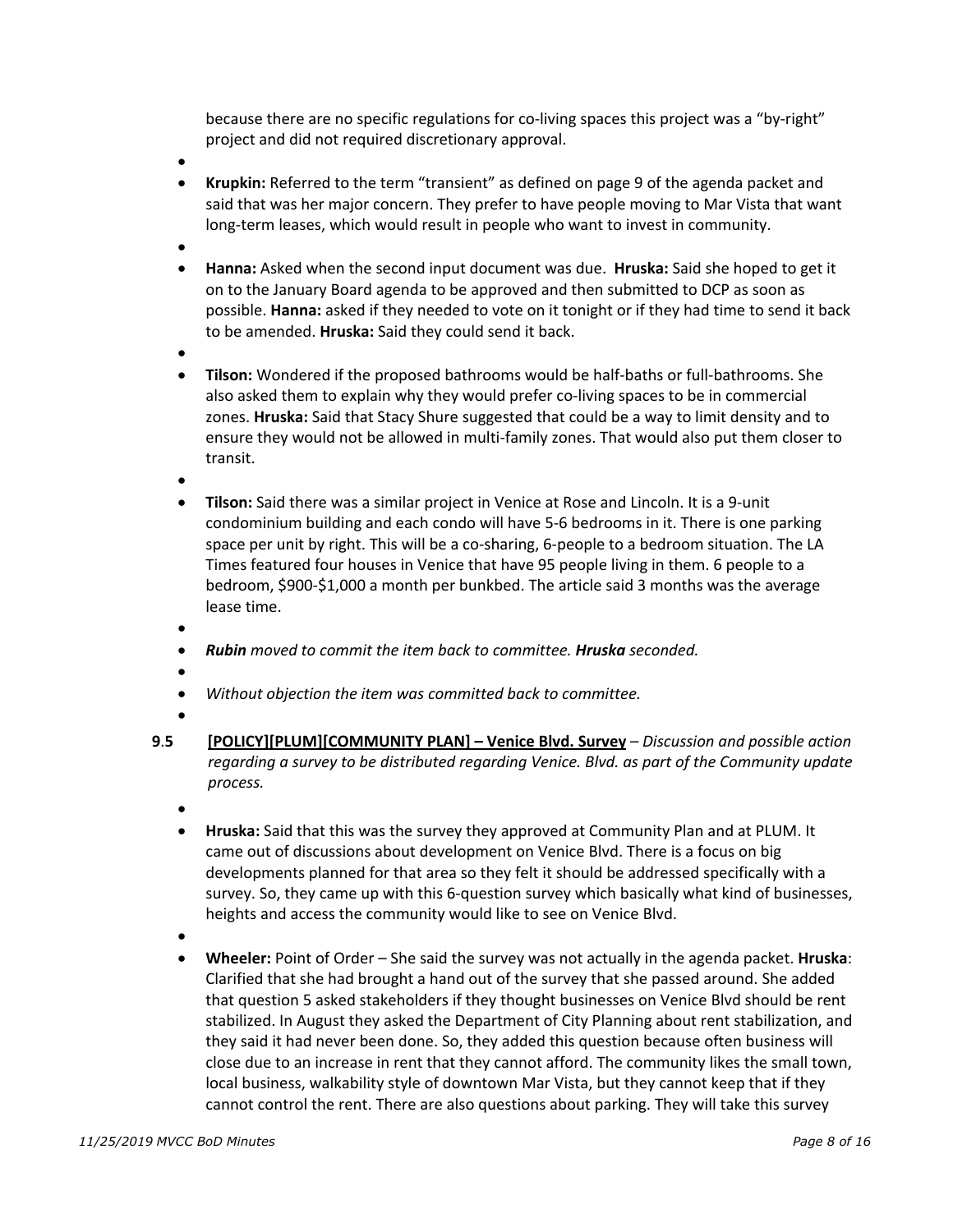into account with their next input document.

- •
- **Public Comment:**
- •
- **Ashley Zeldin:** Said she participated in the process of creating this survey in the Community Plan Committee and thought it would provide useful information. She thanked them for listening to the stakeholders.
- •
- **Board Comment:**
- •
- **Tilson:** Said, regarding rent-control for businesses, that a lot of businesses have 10-15 year leases because they are the ones investing capital in the space. Many will not sign a lease unless it is a 10-year lease. The issue is that often the businesses do not do well and buildings get sold.
- •
- **Rubin:** Asked if the survey would be online or a hard-copy. **Hruska:** Said they were hoping it would be online. **Rubin:** Asked about an item on the original survey in the agenda packet to do with the Santa Monica Airport. **Hruska:** Said that item was originally in there because the DCP said they were talking to Santa Monica about the plans for the airport. But, the new plan will be presented to Santa Monica on December 11th. **Rubin:** Asked what Zones would be most affected by the airport. **Hruska:** Said the areas south of the airport would be most affected - Zone 2, Zone 6 and to a certain extent Zone 3.
- •
- *Rubin moved to approve the item. Hruska seconded.*
- - *Without objection the motion was approved.*
- •
- **9**.**6 [ADMINISTRATIVE][INOUYE] Civic University (CivicU©) in Mar Vista** *Discussion and possible action regarding a request to the Department of Neighborhood Empowerment to bring Civic University (CivicU©) to Mar Vista to conduct a mock Board meeting as a training opportunity for the MVCC and other local NCs.*

https://calstatela.patbrowninstitute.org/what-we-do/civic-university-2/

- •
- **Inouye:** Said this came about from an ExFin meeting in November. Stacy Shure informed them that CivicU could come out to run a mock board meeting as a training opportunity for MVCC and other NCSs. This motion is a request to DONE to facilitate this.
- •
- *Inouye moved to approve the item. Hill seconded.*
- - **Board Comment:**
- •
- **Krupkin:** Said this was a great idea. She had been attending Del Rey NC meetings and helping them and they were shocked that they let anyone come to committee meetings and vote. So she thought the Venice and Del Rey NCs could benefit as well.
- •

•

• *Without objection the motion was approved.*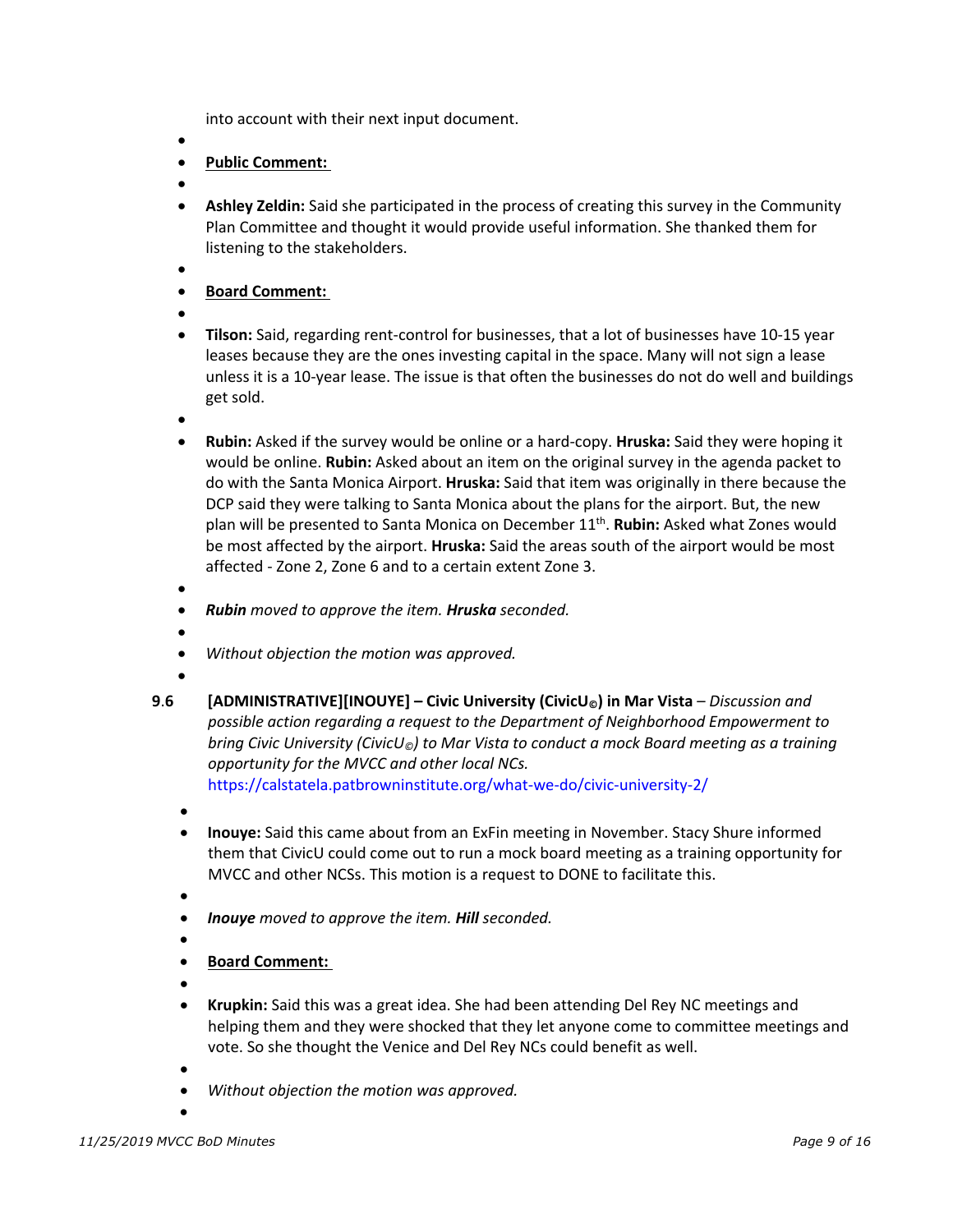- **9.7 [FUNDING][AMBRIZ] Replacement Video Equipment** Discussion and possible action regarding an expenditure - not to exceed \$2,000 - for replacement video equipment for use in broadcasting MVCC meetings.
	- •
	- **Hanna:** Said Andrea Ambriz had requested to postpone this item until she could be in attendance.
	- •
	- *Without objection the Item postponed until the regular meeting.*
	- •

## **10. New Business**

- **10.1 [POLICY][T&I] Transportation Survey Regarding Community Plan Update Mobility Element** – *Discussion and possible action regarding an MVCC Transportation Survey regarding the Mobility Element of the Palms - Mar Vista - Del Rey Community Plan update, which will be combined, promoted, and distributed online and on paper with the Community Plan Subcommittee's Venice Blvd Survey.*
	- •
	- **Inouye:** Handed out an updated copy of the survey. The survey was developed by T&I Committee because they wanted to input for the mobility element of the Community Plan Update. The questions are based on survey done earlier this year by the Southern California Associations of Governments (SCAG). T&I had input on the 7 questions on the survey and there is an "other" section at the end for stakeholders to leave general comments. And there are demographic questions at the end of the survey. It will be a Google Forms survey that will promoted through email, the MVCC website, social media and now the flyer. And, it was her understanding that the MVCC has a bulletin board at the Mar Vista library, so she recommended putting the flyers there.
	- •
	- **Public Comment:**
	- •
	- **Ashley Zeldin:** Said she though tan online was preferable. But that it was also good to make it available to people offline. She asked if someone would be appointed by T&I to input the data into the Community Plan. **Inouye:** Said yes, someone would be appointed.
	- •
	- *Inouye moved to approve the item. Rubin seconded.*
	- •
	- **Board Comment:**
	- •
	- **Hruska:** Said she really liked demographic questions but she was afraid it made the survey too long and it risked losing people. She said there five questions on the Venice Blvd survey, seven questions on the T&I survey, for a total of 12 questions. With the demographic questions it would amount to around 20 questions total. So, she thought they should shorten the demographic questions.
	- •
	- **Wheeler:** Said the demographic questions were not discussed at the T&I meeting. Besides that she approved of the survey, save for the email address which she thought would be flooded. She thought Survey monkey was better option than Google Forms because they could limit responses to IP and other things. She did not think email addresses were the best way to identify survey takers. She did not know what the methodology was for how the data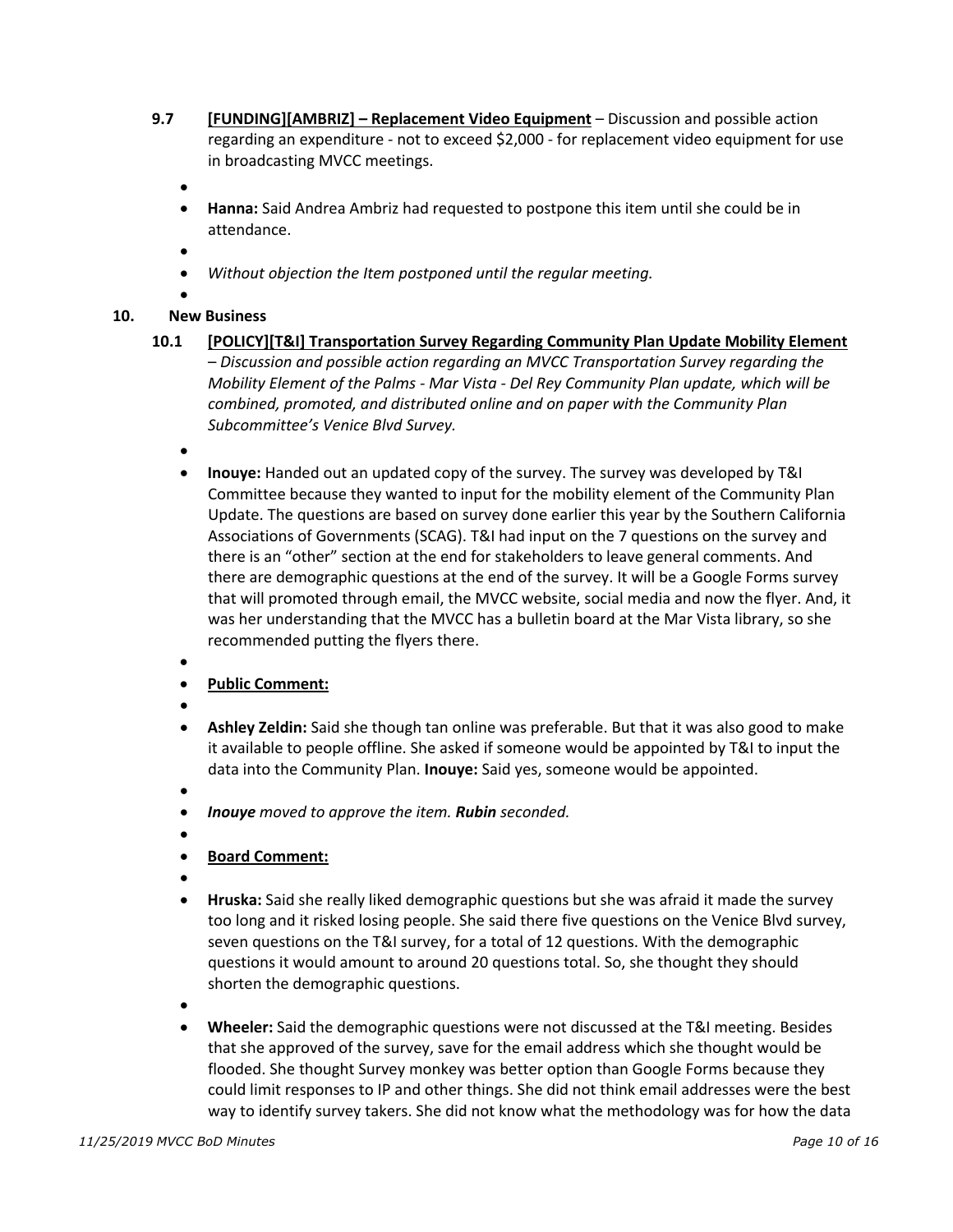would be analyzed and stored nor who would have access to that data. The current Google Form was not made with the MVCC approved Google account. She had a lot of questions that she did not see answered with this. She had issues with it as it was now.

- •
- *Wheeler moved to strike the demographics questions. Hill seconded.*
- •
- **Board Comment on Amendment:**
- •
- **Inouye:** Said the demographic questions were discussed and it was left up to the chairs to add them after the meeting. **Wheeler:** Said she and her husband were not aware of that, so it was not made clear at the meeting.
- •
- **Tilson:** Said in terms of privacy issues regarding the data, she assumed the city should have some sort of guidelines to follow. She asked if they were following those guidelines. **Wheeler:** Said she contacted city and they approved and use survey monkey. **Tilson:** Asked if there was a formal policy so they could avoid getting into any sort of trouble.
- •
- *Inouye objected to the amendment.*
- Vote on Amendment:
- •

- YES: Hill, Hruska, Wheeler, Rubin (4)
- •
- NO: Krupkin, Tilson, Inouye (3)
- • ABSTAIN: Hanna (1)
- •
- *With 4 yes votes the amendment was approved.*
- •
- **Board Comment on Survey as Amended:**
- •
- **Inouye:** Said she thought the effectiveness of the survey was diminished without the demographic questions. Because they are collecting information from people without knowing who they are. When they submit this data to DCP they cannot tell them where exactly the data comes from.
- •
- **Hruska:** Said if the T&I survey is combined with the Venice Blvd survey, there would a demographic question that asks what zone of the MVCC the surveyor lives and works in. **Inouye:** Said they had not discussed combining them yet. The surveys were currently separate on the agenda.
- •
- **Hanna:** Said if they were having this discussion now at the board meeting then it meant that it had not been sufficiently discussed at committee level yet. Meaningful work has to be done at the committee level first, and then the board can serve as a rubber stamp of approval.
- •
- **Hruska:** Point of Clarification She asked if they needed a separate motion to combine the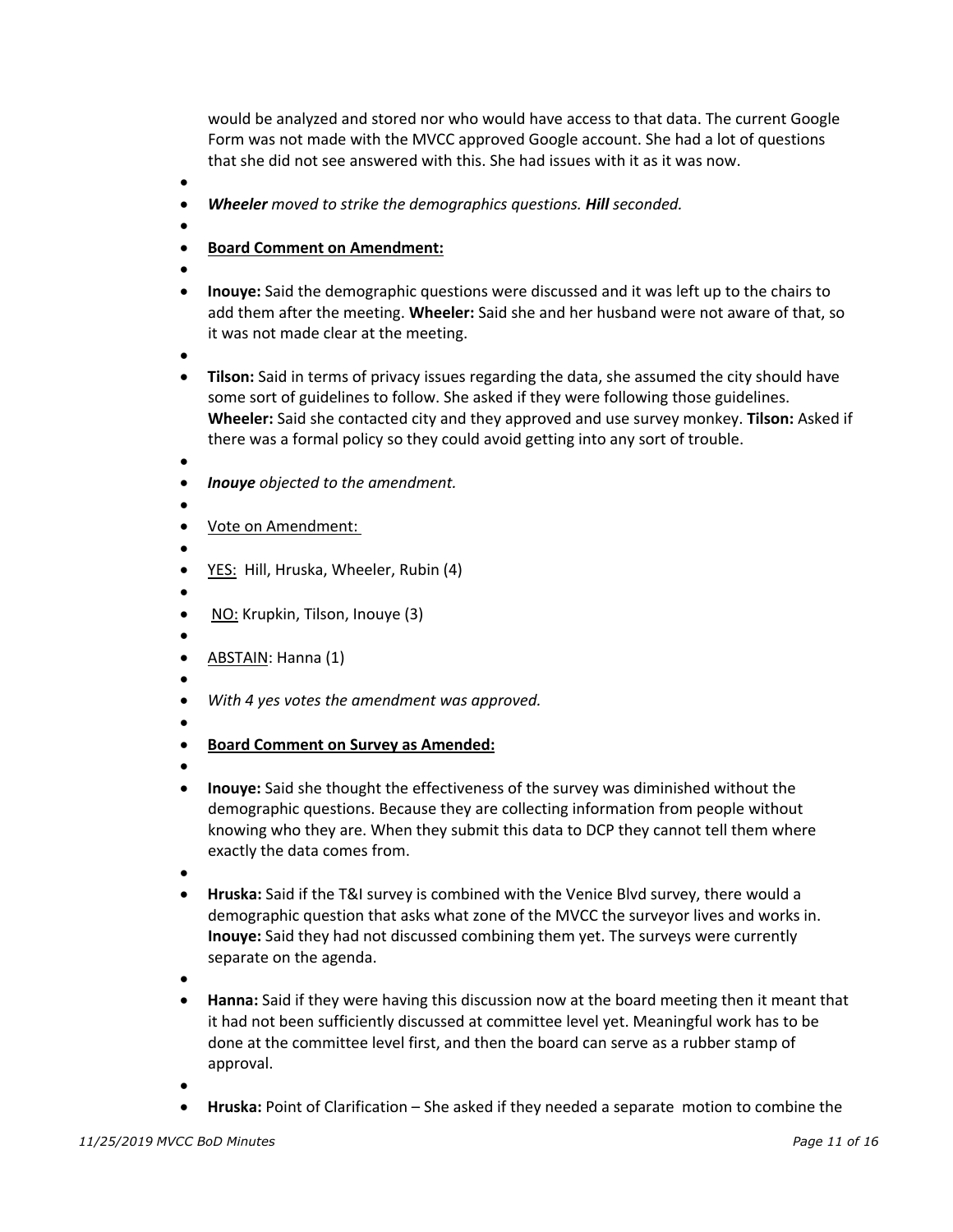surveys. **Inouye:** Said they were currently separate on the agenda. **Hanna:** Said if the board was putting out a survey then the entire survey needs to be approved by the board.

•

- *Rubin moved to commit the item back the Transportation and Infrastructure Committee. Wheeler seconded.*
- •
- **Board Comment on Motion to Commit Item back to the T&I Committee:**
- •
- **Inouye**: Said the questions were agreed upon by the T&I Committee, so there was no more work to be done. **Wheeler:** Said the demographics were struck **Inouye**: Asked if they redid the demographic questions if it would be struck again. She did not want to get stuck in a loop.
- •
- **Rubin:** Asked if it was possible for the surveys to be combined back in committees in such a way that there would be a demographics question. **Hruska:** Said yes. Logistically, the next T&I is 12/4. She asked if they could agendize the combination of the two surveys for that meeting.
- •
- **Inouye**: Said the issue of combining them was never thoroughly discussed at the committee level.

- **Wheeler:** Said her understanding was that if it was sent back to committee then they could add the demographic question, combine it and they would not lose anything in the process.
- • **Hruska:** Suggested having a joint meeting. **Inouye:** Said they could do that on 12/4/19.
	- •
	- *Rubin called the question. There was no objection to calling the question.*
	- •
	- *Inouye objected to sending the motion back to committee.*
	- • Vote:
	- •
	- YES: Hill, Hruska, Wheeler, Rubin, Tilson (5)
	- •
	- NO: Inouye, Krupkin (2)
	- •
	- ABSTAIN: Hanna (1)
	- •
	- *With 5 yes votes the item was sent back to the Transportation and Infrastructure Committee.*
	- •
	- **Wheeler:** Said she had a Brown Act question regarding the joint committee how would they proceed since so many MVCC members would be in attendance. **Hanna**: Said he spoke with a DONE representative about this last week because there has been a lot of confusion over the Brown Act. He was told that a majority of body may not conspire outside of a properly agendized board meeting. The city defines it a majority of the board as a quorum. The MVCC had previously believed that a majority was 7 members, but the City says a majority is 4 members. The DONE representative was supposed to send guidance but Hanna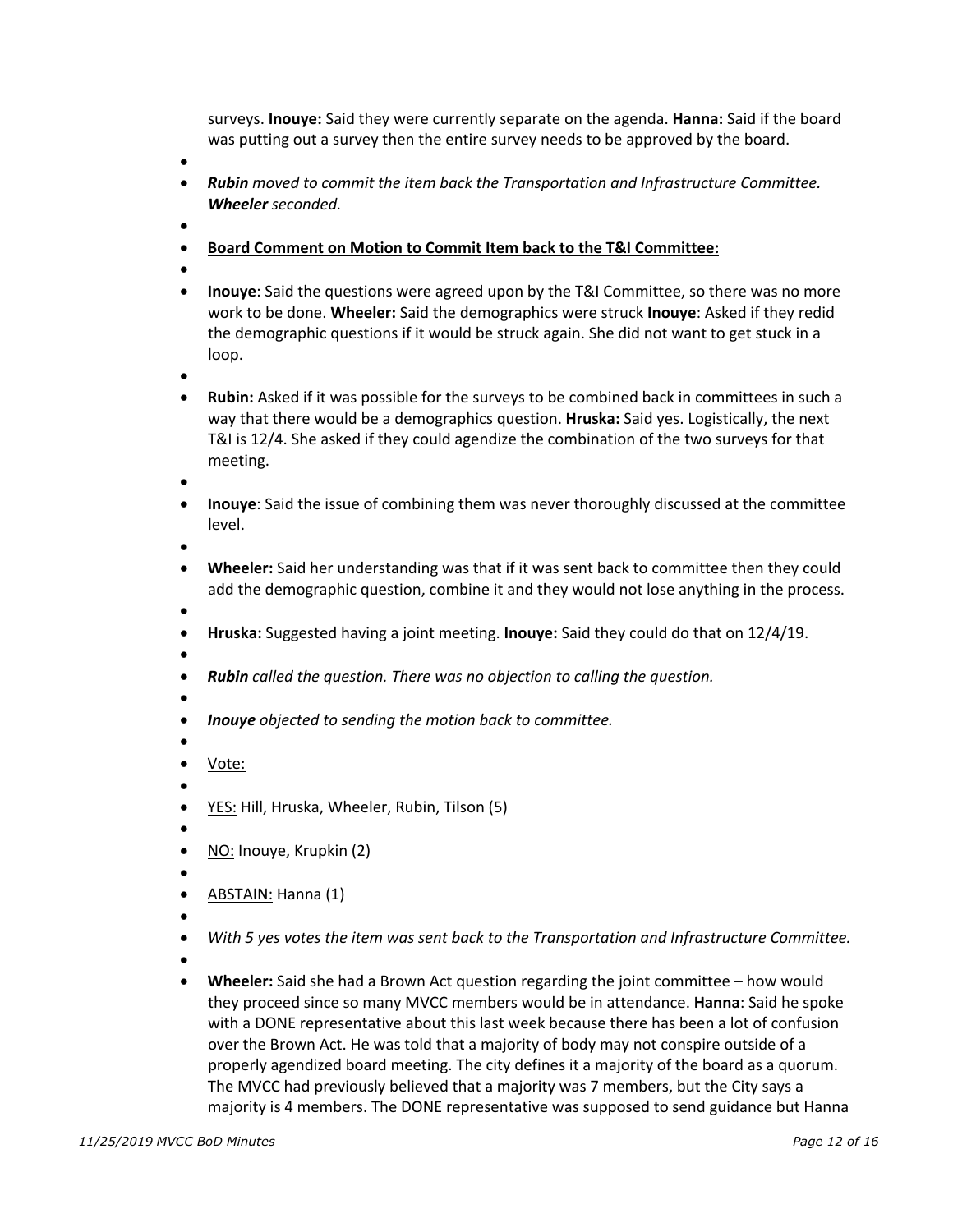had yet to received it, but the representative had suggested that board members may go to committee meetings but may not participate. They did not know what to do about chairs and co-chairs of committees. Hanna said he did not know what they should do but he thought that it was best for sitting board members who are not on committee leadership to refrain from attending committee meetings.

- •
- **Unidentified Citizen**: Said he was president of Marina Peninsula for 26 years and he knew of demographics organizations in Venice that they could reach out to and coordinate with for information. Also, the boat parade that he organizes in Marina Del Ray at the Harbor would be on December 14<sup>th</sup>.
- •
- **10.2 [POLICY][WHEELER/HRUSKA/INOUYE] Transportation Survey Regarding Venice Blvd. and T&I Mobility Elements** – *Discussion and possible action regarding a hard-copy edition of a Community Plan survey combining Venice Blvd. and T&I Mobility Element online surveys.*
	- •
	- **Hanna:** Said there was a version of the survey in the agenda package, but it was his understanding that Wheeler had an amended version.
	- •
	- **Wheeler:** Said the version in the package is just community plan survey, not the combination of the community plan with the T&I survey. So she sent everyone a soft copy of the combination and she had a printed hard copy, which she passed around. She said basically, the community plan committee came up with one-page two-sided survey, which was approved and was coming to the board but then it was decided that they wanted to add T&I questions. Wheeler was at the T&I meeting and she stated that they only had a page because they needed half a page for "why you should fill out the survey" and a half page for people to mail it in. The questions at T&I committee were whittled down to 6 questions. But problems arose because the online survey added another 6 questions, which would not fit onto the paper version. So, it is a question of whether they want to go back to having a twopage or four-page version.
	- •
	- **Board Comment:**
	- •
	- *Wheeler moved to approve the item 10.2. Rubin seconded.*
	- •
	- **Inouye:** Said she objected to this discussion because the T&I survey was done that past Wednesday. She put the survey together as directed by the committee members. The survey was approved by the committee, not by the board, and already Ms. Wheeler was making changes to it before it could be discussed or approved by the board. So, it needed to be discussed and approved first, because it was the work of the T&I committee. Then, after approval, they could give it to Outreach for distribution.
	- •
	- **Hill:** Asked why in the survey they were backtracking to questions about Venice Blvd again. He asked what was the purpose of that. He said he had not had a chance to look over the survey and asked for clarification as to which survey they were discussing. **Wheeler:** Said this was a discussion about the combination of the T&I and Community Plan surveys. **Inouye:** Said there was no mention of Venice Blvd on the T&I Survey. **Krupkin:** Said the T&I survey should not have been changed for this agenda after it was approved by the T&I committee.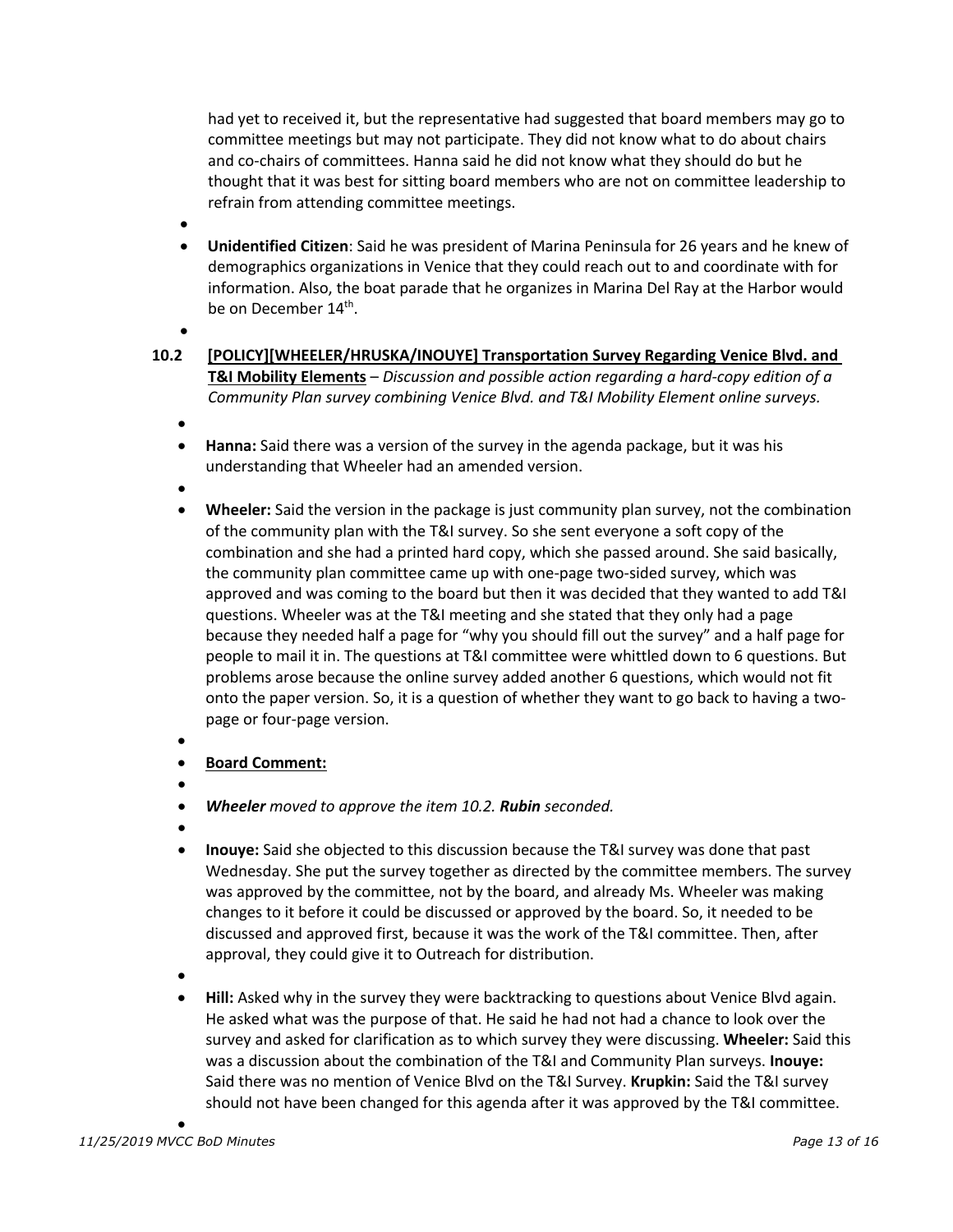- **Hruska:** Said, to clarify, they developed two surveys. They developed a Venice Blvd survey in the Community Plan sub-committee and T&I developed a transportation component survey. This discussion was about combining them into one survey. The Venice Blvd survey was approved in PLUM and the T&I survey was approved in T&I. There will be an online version and a hard copy version.
- •
- **Hill:** Asked if the survey would be just in English or in other languages as well. **Hruska:** Said they could discuss that.
- •
- **Wheeler:** Said there was a timeline printing issue in getting it out by 12/31. She passed around drafts of the hard copy version.
- •
- **Inouye:** Said she has a general issue about including surveys in the MVCC newsletter. They are relying on people to take the survey and mail it back and she did not know if people would actually do that. She thought the online survey should be the same as the hard copy version. And if there was a printing issue with fitting all of the T&I survey in the newsletter than they should consider not putting it in the newsletter, but rather distribute it at the library or park or other places where people could pick it up, take it and drop it off. Another alternative could be to provide links to the surveys in newsletter or a phone number to call board members who could conduct the survey via phone or deliver it to their home. So, there were other options besides the newsletter that she thought they should consider.
- •
- **Wheeler:** Point of Clarification she said they not sending the survey out with the newsletter. They are discussing a separate 4-page document that was requested by Community Plan. There is a timeline problem because in the upcoming motion they requested that it all be done by 12/31 but logistically even if they get the funding approved by the city in time, the earliest the printers and distributers could get the survey out was 12/14 – which does not leave enough time for them to be both returned and then analyzed by 12/31.
- - **Hruska:** Said surveys had to be returned by 12/31 but she would analyze the data after.
- •
- **Wheeler:** Said they were talking about \$4,800 to \$6,000, depending on the printer, for a window of two weeks for people to submit 26,000 surveys if everything goes well – which she felt was a lot of money for a very limited time.
- •
- **Krupkin:** Said she was involved with the Centinela Streetscape, which got a \$15,000 Great Street Grant which required a survey. They put a survey online with SurveyMonkey and close to 700 people took it. They only used paper surveys at specific events at which people would take and return the surveys in person at the events. There were no similar upcoming events that she knew of where they could distribute paper surveys in person. She worried about intelligence of spending this amount of money to do this during the holiday season, when people were unlikely to take and mail back surveys. She thought it made more sense to have an online survey and to put up and distribute simple one-page fliers around Mar Vista informing the community of the online survey.
- **Tilson:** Said printing cost-wise, a flier would cost less than a four-page survey.
- •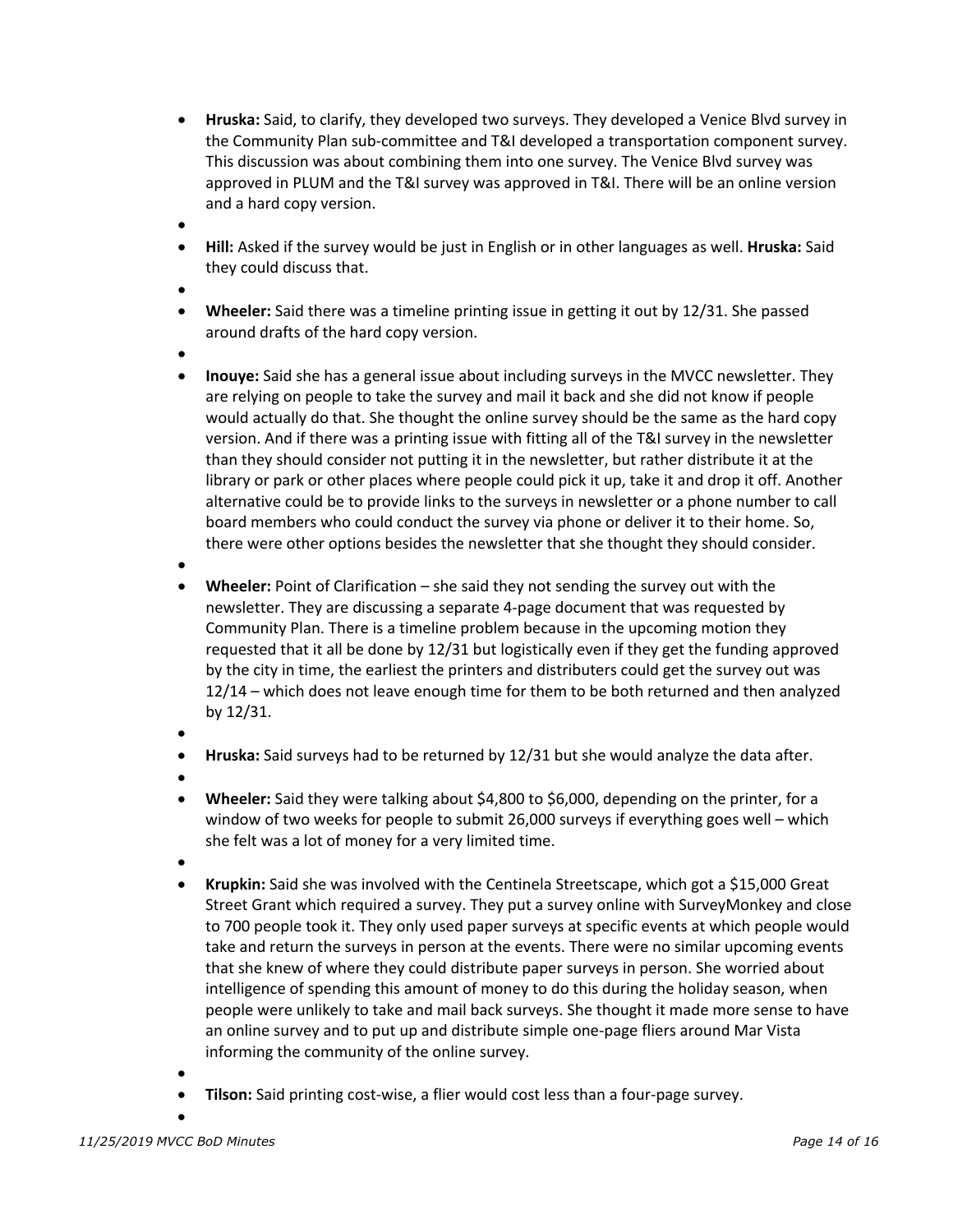- **Hanna:** Said he generally hated paper surveys since the return late is typically low. There is a 1% return rate if your lucky. He believed that this survey would have a 0% return rate because of the survey takers have to provide their own postage to mail it back.
- •
- **Wheeler:** Said she was doing this as the Outreach chair, not as the director. Someone made a request and she was doing her best to fulfill it. She said they could get about 1,500 fliers done for \$500-700 and do a person to person distribution, as was discussed, but there just was not time to arrange that.
- •
- **Hruska:** Said everyone had made valuable points and this was a valuable discussion. The problem was they were not given a lot of time by the Department of City Planning (DCP) to do the Community Plan survey. She brought up idea of paper survey because she did not want to miss population that does not do things online. So, her question was how did they reach those people. Maybe they just could not reach them in this time frame, and they had to just accept that.
- •
- **Tilson:** Said she thought they had to discuss it further since no one agreed on how to proceed. A two-sided flier would be the most affordable option.
- •
- **Wheeler:** Asked if in the second Community Plan input document, they could put a section that says "Survey info coming by XYZ date" or if they had to submit it all by the DCP deadline.
- •
- **Hruska:** Said the problem was that the DCP was very bad with communicating; they do not tell you the process and they do not give a set deadline. She was trying to stay ahead of then. What she knew for sure was that they had to get their input into them before they put pen to paper for substantive input, because once they write that document it is done. Based on what the DCP told them in August, once they come up with draft plan, it is too late. She has been trying to find out from them when is the real deadline and the best she could find out was January. So, the best they could do is get the document to DCP by mid-January. Everything that she puts in that document has to be approved by the board, so if it doesn't get approved by the January meeting, it's going to get approved in February, which was, in her opinion, going to be too late. So her question was, instead of doing a survey that they have to return, could they spend this money to do a flyer with full distribution that has a website on it or a telephone number. **Hanna:** Said the answer was yes, but that is not what this particular discussion is. **Tilson:** Said they did not have a phone number. **Wheeler:** Said they we could do a Google voicemail via the MVCC's Gmail.
- •
- *Inouye moved to amend the motion to replace the word survey with "flyer directing stakeholders to online surveys and locations of hard copy surveys."*
- •
- **Hanna:** Said the problem was they could not make a motion to approve a flyer they do not yet have. So the only thing to do was to postpone it indefinitely and discuss the flyer at the next meeting.
- - *Wheeler moved to table the motion. Rubin seconded*
- •
- *Without objection the motion was postponed indefinitely.*